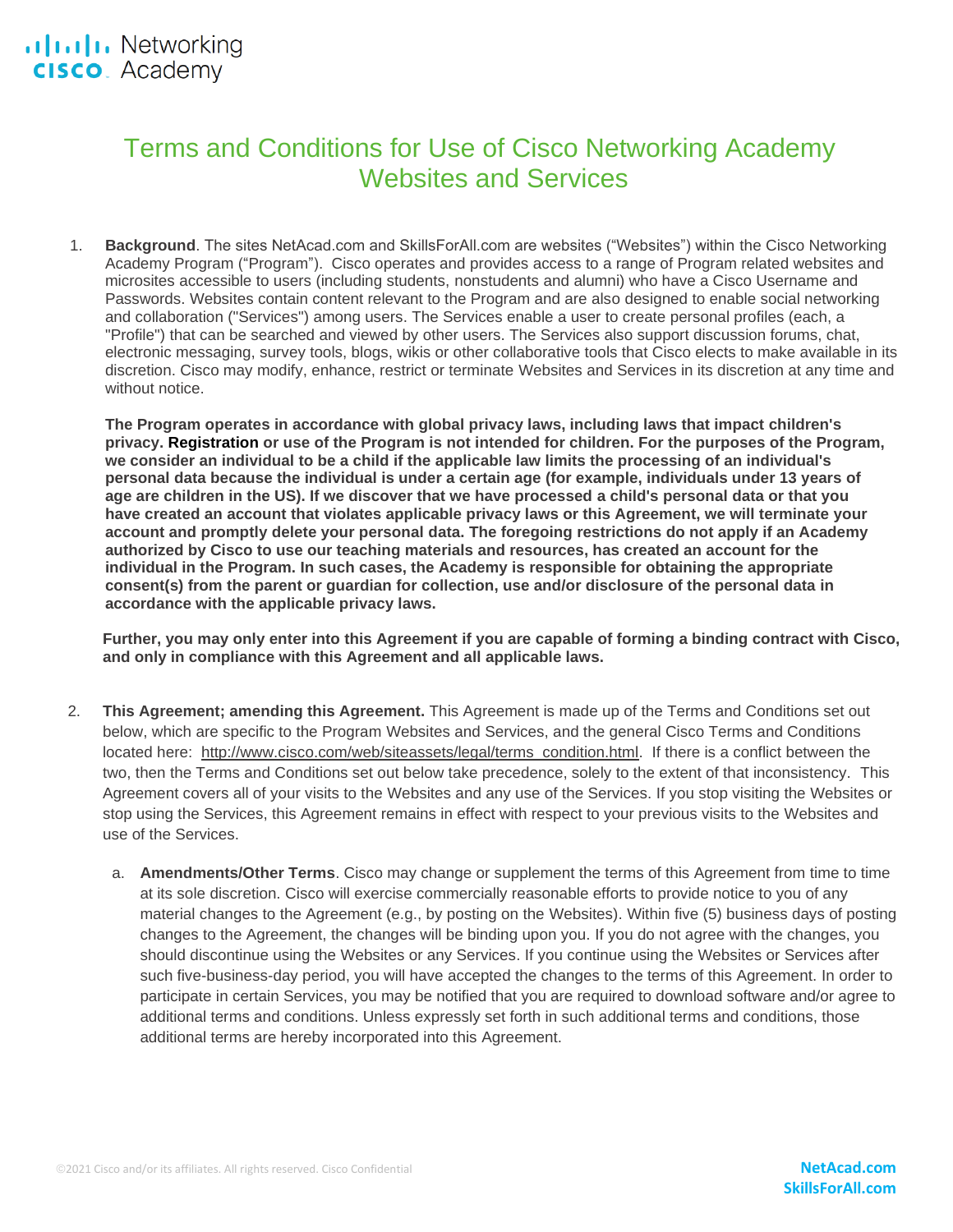### ululu Networking **CISCO**. Academy

- 3. **Rules and Regulations**. This Agreement sets forth the following legally binding Rules and Regulations for the Websites and the Services.
	- a. **Posting Content**. Much of the information on the Websites is posted by third party users such as you. Please choose carefully the information you post, either in a Profile or elsewhere on the Websites. You are solely responsible for what you post. The following is a partial list of what you are prohibited from posting:
		- i. Anything unlawful, libelous, threatening, obscene, discriminatory, or otherwise objectionable as determined in Cisco's sole discretion.
		- ii. Content or images containing nudity, or materials that may be considered obscene, lewd, excessively violent, harassing, explicit or otherwise objectionable.
		- iii. Information prohibited from disclosure under any law or under contractual or fiduciary relationships (such as insider information, or proprietary and confidential information learned or disclosed as part of employment relationships or under nondisclosure agreements, exam questions and/or answers in use).
		- iv. Content that infringes the copyright, trademark, patent, trade secret or other intellectual property rights of anyone.
		- v. Any information or data that misrepresents the identity, characteristics or qualifications of you or any other person, including but not limited to the use of a pseudonym, or misrepresenting current or previous positions, qualifications or affiliations with a person or entity, past or present.
		- vi. Any unsolicited or unauthorized advertising, promotional materials, "spam," "chain letters," "pyramid schemes" or any similar form of solicitation. This prohibition includes but is not limited to a) using invitations to send messages to people who don't know you or who are unlikely to recognize you as a known contact; b) using the Services to connect to people who don't know you and then sending unsolicited promotional messages to those direct connections without their permission; and c) sending messages to distribution lists, newsgroup aliases, or group aliases for purposes of spamming or solicitation.
		- vii. Any virus, malware or other harmful code.
		- viii. Anything that disrupts or interferes with the Services or other functionality of the Websites.
		- ix. Any solicitations for business (except on those Websites that expressly permit Academy alumni to discuss potential career opportunities).
		- x. Any other content that, in Cisco's sole discretion, undermines the purpose of the Websites or otherwise reflects unfavorably upon Cisco, its partners, affiliates or customers.

Be advised that other users may violate one or more of the above prohibitions, but Cisco assumes no responsibility or liability for such actions. If you become aware of misuse of the Websites or Services by any person, please contact [netacadsupport@netacad.com.](mailto:netacadsupport@netacad.com) Cisco may investigate any complaints and violations that come to our attention and may take any action that we believe is appropriate, including, but not limited to issuing warnings, removing the content or terminating accounts and/or Profiles. However, because situations and interpretations vary, we also reserve the right not to take any action. Under no circumstances will Cisco be liable in any way for any data or other content on the Websites, including, but not limited to, any errors or omissions in any such data or content, or any loss or damage of any kind incurred as a result of the use of, access to, or denial of access to any data or content on the Websites. If at any time you are not happy with the Websites or the Services or object to any material on the Websites, your sole remedy is to cease using the Websites or the Services.

b. **Laws and Reporting**. You may not use the Websites or Services in any manner inconsistent with applicable law or for any illegal purpose, including but not limited to conspiring to violate laws or regulations. Recognizing the global nature of the Internet, you also agree to comply with applicable local rules or codes of conduct (including codes imposed by your employer or institution) regarding online behavior and acceptable content. Additionally, you agree to comply with applicable laws regarding the transmission of technical data exported from the United States or the country in which you reside. Cisco reserves the right to investigate and take appropriate action against anyone who, in Cisco's sole discretion, is suspected of violating this provision, including without limitation, reporting you to law enforcement authorities. Use of the Services is void where prohibited.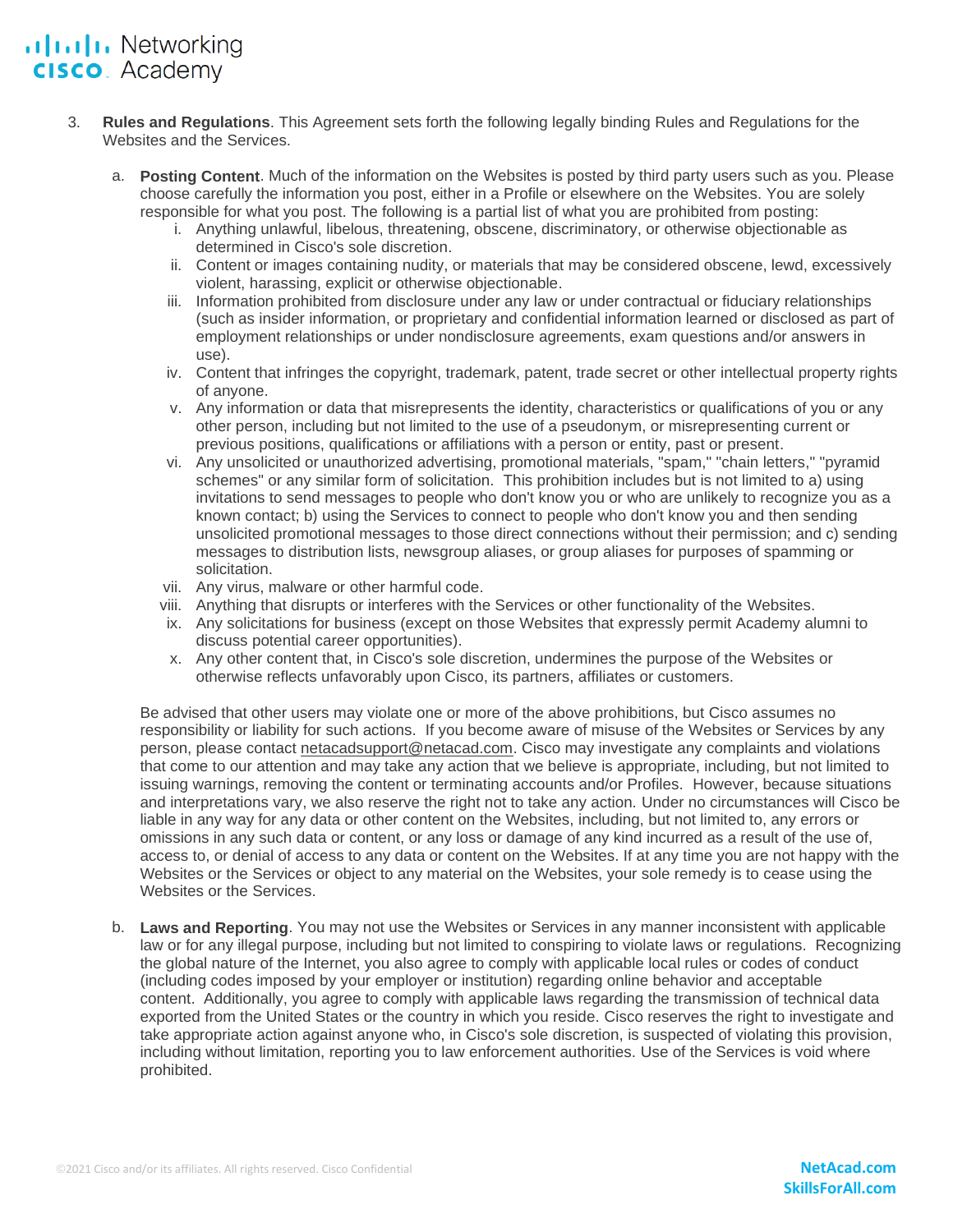## ululu Networking **CISCO**. Academy

- c. **Username and Password**. During the registration process, you will be asked to select a username. Each user is required to have a unique username and password. You may not select as your username the name of another person to the extent that could cause deception or confusion; a name which violates any trademark right, copyright, or other proprietary right; or a name which Cisco deems in its discretion to be vulgar or otherwise offensive. Cisco reserves the right to delete or change any username for any reason or for no reason. You are fully responsible for all activities conducted through or under your username. You are entirely responsible for maintaining the confidentiality of your password. You agree not to use the username or password of another user at any time or to disclose your password to any third party. If you believe your password has been compromised, please change your password immediately. If problems with your password persist, please contact the Cisco support desk at [netacadsupport@netacad.com.](mailto:netacadsupport@netacad.com) You are solely responsible for any and all use of your login information (username and password).
- d. **Transfers/Competitive Use**. You may not trade, sell or otherwise transfer your account to any other person without Cisco's written consent. You may not use the Websites or the Services to advertise, promote, endorse or market, directly or indirectly, any products, services, solutions or other technologies that, in Cisco's sole and absolute discretion, compete with the products, services, solutions or technologies of Cisco.
- 4. **Monitoring**. Nothing in this Agreement requires Cisco to monitor or edit the Websites. If at any time Cisco chooses, in its sole discretion, to monitor or edit the Websites, Cisco assumes no responsibility for anything submitted by users, no obligation to modify or remove any inappropriate submissions and no responsibility for the conduct of any user, except as required under applicable law. Cisco does not endorse and has no control over what users post or submit to the Websites. Cisco cannot guarantee the accuracy of any information submitted by any user of the Websites, nor any identity information about any user. Cisco reserves the right, in its sole discretion, to reject, refuse to post or remove any Profile, posting or other data, or to restrict, suspend, or terminate any user's access to all or any part of the Websites or Services at any time, for any or no reason, with or without prior notice, and without liability. Upon any suspension or termination, Cisco may retain or delete, in its sole discretion, any information or content that you previously provided. You agree that Cisco has no liability whatsoever if it refuses to post your submissions or edits, restricts or removes your submissions

### **5. Ownership /Licenses**

- a. Cisco does not claim any ownership rights in any text, files, images, photos, video, sounds, works of authorship or other materials that users upload to the Websites or transmit via the Services ("User Content" or your "Content"). However, you understand and agree that by uploading Content to the Websites, transmitting Content using the Services or otherwise providing Content to Cisco, you automatically grant (and warrant and represent you have a right to grant) to Cisco a world-wide, royalty-free, sublicensable (so Cisco affiliates or contractors can deliver the Services) perpetual, irrevocable license to use, modify, publicly perform, publicly display, reproduce and distribute the Content in the course of offering the Websites and the Services. Cisco will treat any User Content as non-confidential and public. Please do not submit confidential or private information. Cisco may distribute your Content, in whole or in part, to third party sites. You agree that any other user of the Websites or any other site on which your Content is exhibited may access, view, store or reproduce your Content for such user's personal use or otherwise in connection with use of such site and the Services.
- b. The Websites and the Services also contain content owned by or licensed to Cisco ("Cisco Content"). Cisco owns and retains all rights in the Cisco Content and the Services, including all intellectual property rights. Cisco hereby grants you a limited, revocable, non-sublicensable license to reproduce and display the Cisco Content (excluding any software code) solely for your personal use to view the Websites and otherwise as necessary to use the Services. Except as set forth above, nothing contained in this Agreement shall be construed as conferring by implication, estoppel or otherwise any license or right under any trade secret, patent, trademark, copyright or other intellectual property right of Cisco or any third party. All licenses not expressly granted by Cisco are reserved.
- c. You agree that even though you may retain certain copyright or other intellectual property rights with respect to content you upload while using the Websites, you do not own any data Cisco stores on Cisco's servers (including without limitation any data representing or embodying any or all of your content). Your intellectual